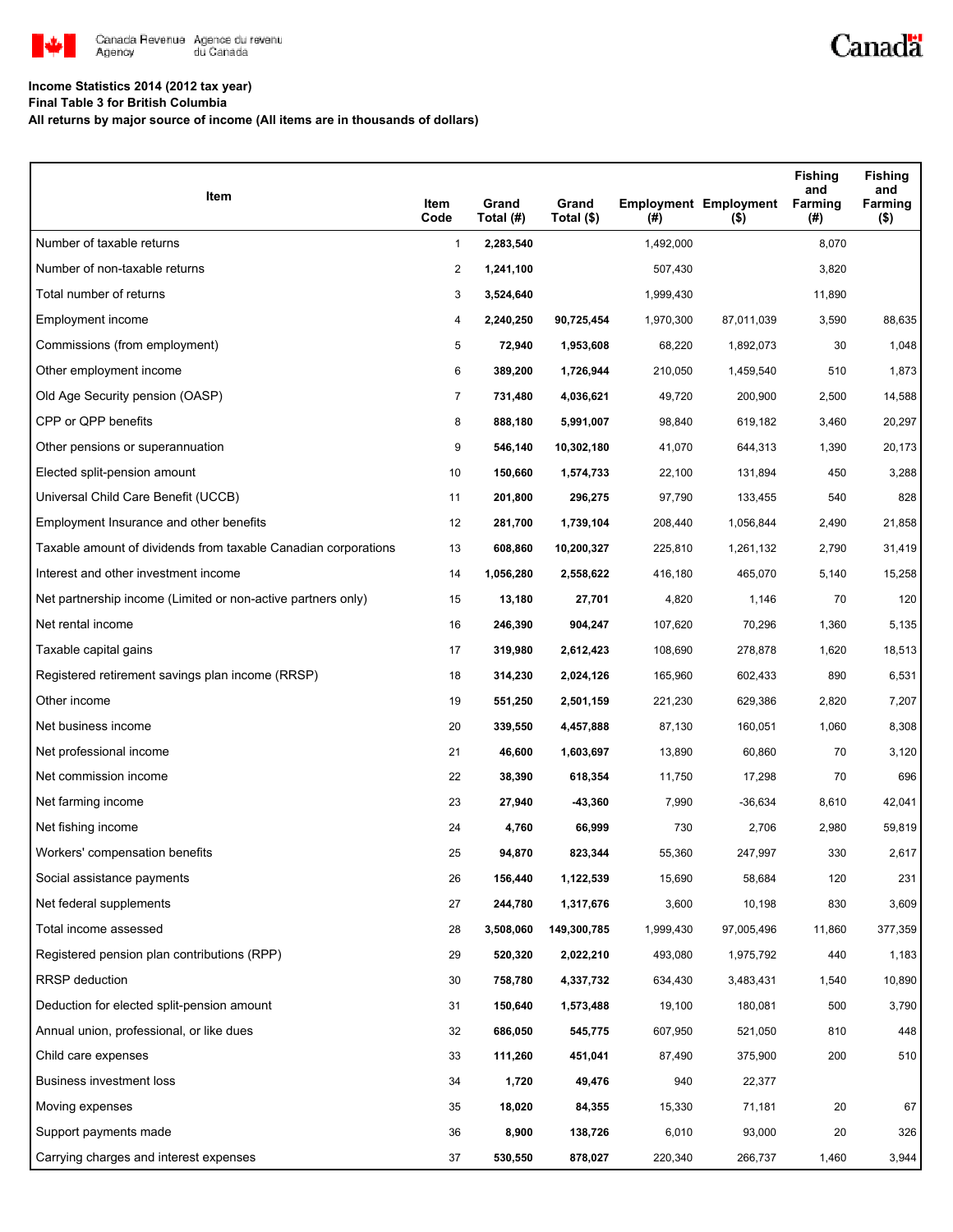

## **Income Statistics 2014 (2012 tax year)**

**Final Table 3 for British Columbia**

## **All returns by major source of income (All items are in thousands of dollars)**

| Item                                                                                           | Item<br>Code | Grand<br>Total (#) | Grand<br>Total (\$) | (#)       | <b>Employment Employment</b><br>$($ \$) | <b>Fishing</b><br>and<br>Farming<br>(#) | <b>Fishing</b><br>and<br>Farming<br>$($ \$) |
|------------------------------------------------------------------------------------------------|--------------|--------------------|---------------------|-----------|-----------------------------------------|-----------------------------------------|---------------------------------------------|
| Deductions for CPP/QPP contributions on self-employment and<br>other earnings                  | 38           | 261,220            | 202,531             | 41,680    | 8,072                                   | 5,770                                   | 4,579                                       |
| Deductions for provincial parental insurance plan (PPIP) premiums<br>on self-employment income | 39           |                    |                     |           |                                         |                                         |                                             |
| Exploration and development expenses                                                           | 40           | 10,600             | 136,534             | 3,460     | 57,100                                  | 60                                      | 422                                         |
| Other employment expenses                                                                      | 41           | 116,660            | 599,186             | 106,900   | 555,409                                 | 110                                     | 389                                         |
| Clergy residence deduction                                                                     | 42           | 4,420              | 61,528              | 4,090     | 59,026                                  |                                         |                                             |
| Other deductions                                                                               | 43           | 110,760            | 260,901             | 50,000    | 52,567                                  | 550                                     | 701                                         |
| Total deductions before adjustments                                                            | 44           | 1,897,360          | 11,343,645          | 1,211,540 | 7,722,741                               | 7,870                                   | 27,604                                      |
| Social benefits repayment                                                                      | 45           | 70,250             | 199,293             | 28,330    | 60,061                                  | 380                                     | 1,132                                       |
| Net income after adjustments                                                                   | 46           | 3,491,400          | 137,960,614         | 1,997,280 | 89,252,783                              | 10,740                                  | 371,776                                     |
| Canadian Forces personnel and police deduction                                                 | 47           | 200                | 4,583               |           |                                         |                                         |                                             |
| Security options deductions                                                                    | 48           | 6,050              | 274,910             | 5,500     | 264,481                                 |                                         |                                             |
| Other payments deductions                                                                      | 49           | 465,690            | 3,263,175           | 73,780    | 317,136                                 | 1,170                                   | 6,444                                       |
| Non-capital losses of other years                                                              | 50           | 5,800              | 74,639              | 1,870     | 18,056                                  | 40                                      | 616                                         |
| Net capital losses of other years                                                              | 51           | 83,340             | 237,240             | 26,340    | 41,850                                  | 300                                     | 493                                         |
| Capital gains deduction                                                                        | 52           | 5,890              | 425,032             | 1,450     | 28,275                                  | 260                                     | 16,282                                      |
| Northern residents deductions                                                                  | 53           | 34,600             | 101,511             | 26,820    | 81,647                                  | 670                                     | 1,567                                       |
| Additional deductions                                                                          | 54           | 30,430             | 100,433             | 2,040     | 24,679                                  | 100                                     | 185                                         |
| Farming/fishing losses of prior years                                                          | 55           | 1,390              | 14,380              | 310       | 1,958                                   | 570                                     | 7,863                                       |
| Total deductions from net income                                                               | 56           | 614,860            | 4,499,570           | 135,220   | 782,828                                 | 2,730                                   | 33,464                                      |
| Taxable income assessed                                                                        | 57           | 3,423,000          | 133,474,729         | 1,997,040 | 88,472,503                              | 10,650                                  | 339,157                                     |
| Basic personal amount                                                                          | 58           | 3,524,460          | 37,915,106          | 1,999,300 | 21,471,351                              | 11,890                                  | 128,644                                     |
| Age amount                                                                                     | 59           | 694,840            | 4,167,703           | 40,510    | 191,975                                 | 2,320                                   | 13,873                                      |
| Spouse or common-law partner amount                                                            | 60           | 300,290            | 2,188,694           | 196,430   | 1,490,153                               | 1,630                                   | 11,465                                      |
| Amount for eligible dependant                                                                  | 61           | 108.480            | 1,114,080           | 73,020    | 746,615                                 | 200                                     | 2,067                                       |
| Amount for children 17 and under                                                               | 62           | 459,330            | 1,715,986           | 340,960   | 1,262,261                               | 1,710                                   | 7,692                                       |
| Amount for infirm dependants age 18 or older                                                   | 63           | 2,510              | 10,792              | 1,330     | 5,808                                   | 10                                      | 57                                          |
| CPP or QPP contributions through employment                                                    | 64           | 1,906,030          | 2,835,229           | 1,741,730 | 2,728,636                               | 2,900                                   | 2,912                                       |
| CPP or QPP contributions on self-employment and other earnings                                 | 65           | 261,220            | 202,531             | 41,680    | 8,072                                   | 5,770                                   | 4,579                                       |
| Employment Insurance premiums                                                                  | 66           | 1,861,650          | 1,047,072           | 1,701,630 | 1,008,827                               | 4,380                                   | 1,883                                       |
| PPIP premiums paid                                                                             | 67           |                    |                     |           |                                         |                                         |                                             |
| PPIP premiums payable on employment income                                                     | 68           |                    |                     |           |                                         |                                         |                                             |
| PPIP premiums payable on self-employment income                                                | 69           |                    |                     |           |                                         |                                         |                                             |
| Volunteer firefighters' amount                                                                 | 70           | 4,420              | 13,253              | 3,350     | 10,040                                  | 30                                      | 84                                          |
| Canada employment amount                                                                       | 71           | 2,287,290          | 2,395,633           | 1,882,040 | 2,049,251                               | 3,700                                   | 3,740                                       |
| Public transit amount                                                                          | 72           | 244,690            | 165,935             | 208,120   | 150,975                                 | 70                                      | 37                                          |
| Children's fitness amount                                                                      | 73           | 202,260            | 112,951             | 164,740   | 91,398                                  | 530                                     | 301                                         |
| Children's arts amount                                                                         | 74           | 89,300             | 47,829              | 72,070    | 38,155                                  | 190                                     | 109                                         |

Canadä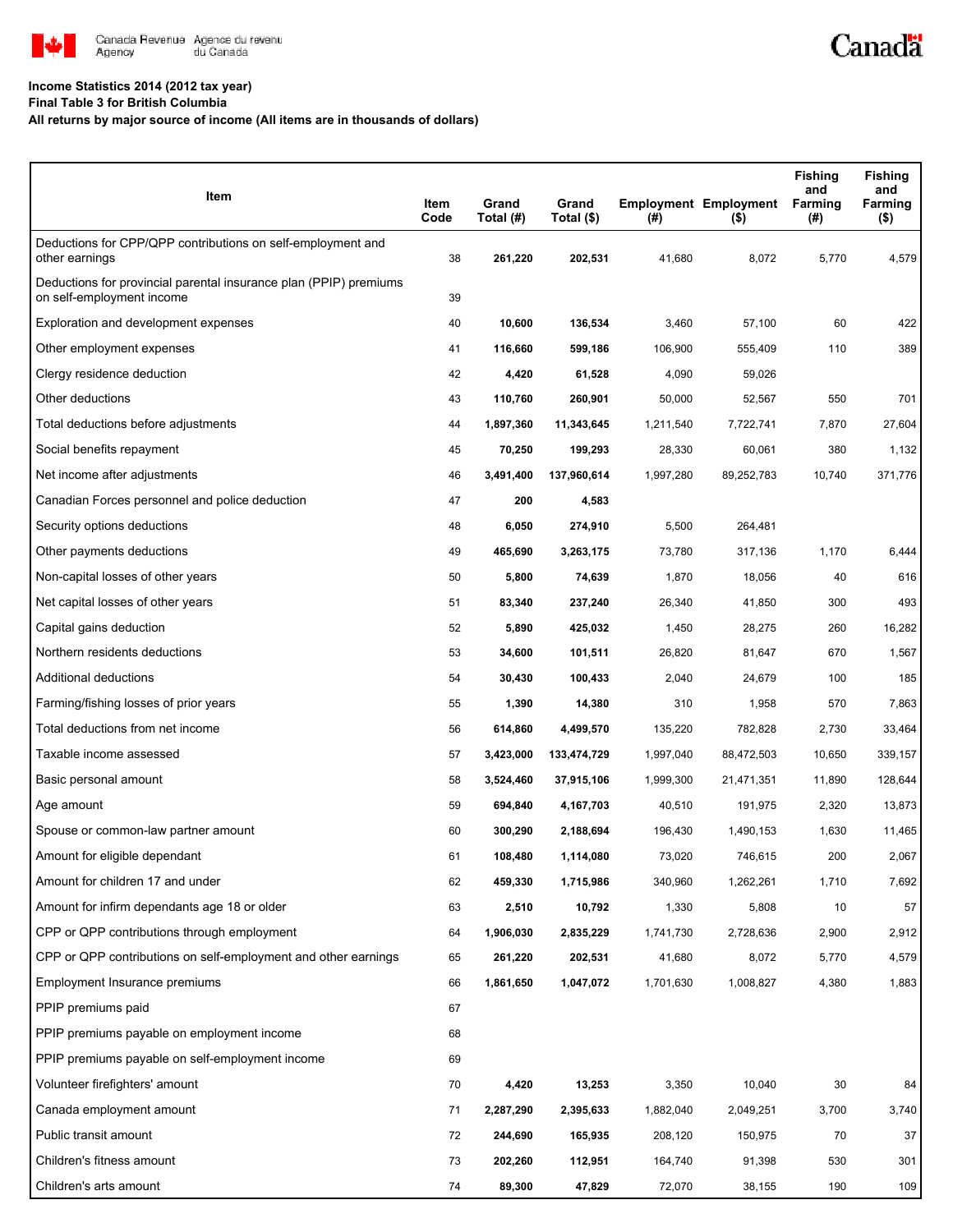

## **Income Statistics 2014 (2012 tax year)**

**Final Table 3 for British Columbia**

**All returns by major source of income (All items are in thousands of dollars)**

| Item                                                              |              | Grand     | Grand      |           | <b>Employment Employment</b> | <b>Fishing</b><br>and<br>Farming | <b>Fishing</b><br>and<br>Farming |
|-------------------------------------------------------------------|--------------|-----------|------------|-----------|------------------------------|----------------------------------|----------------------------------|
|                                                                   | Item<br>Code | Total (#) | Total (\$) | (#)       | $($ \$)                      | (#)                              | $($ \$)                          |
| Home buyers' amount                                               | 75           | 18,710    | 85,444     | 16,720    | 76,459                       | 20                               | 96                               |
| Pension income amount                                             | 76           | 627,310   | 1,202,236  | 60,960    | 114,666                      | 1,730                            | 3,208                            |
| Caregiver amount                                                  | 77           | 40,050    | 219,585    | 28,990    | 161,293                      | 280                              | 1,520                            |
| Disability amount                                                 | 78           | 98,600    | 743,362    | 15,100    | 114,434                      | 160                              | 1,170                            |
| Disability amount transferred from a dependant                    | 79           | 28,670    | 279,705    | 19,980    | 202,760                      | 110                              | 935                              |
| Interest paid on student loans                                    | 80           | 79,450    | 44,464     | 71,610    | 39,825                       | 40                               | 20                               |
| Tuition, education, and textbook amounts                          | 81           | 227,260   | 1,224,382  | 192,630   | 1,020,115                    | 260                              | 1,036                            |
| Tuition, education, and textbook amounts transferred from a child | 82           | 76,700    | 372,760    | 61,330    | 298,699                      | 280                              | 1,398                            |
| Amounts transferred from spouse or common-law partner             | 83           | 166,010   | 811,793    | 56,800    | 248,428                      | 970                              | 5,022                            |
| Medical expenses                                                  | 84           | 436,020   | 1,317,511  | 157,200   | 315,353                      | 2,100                            | 5,221                            |
| Total tax credits on personal amounts                             | 85           | 3,524,530 | 9,035,543  | 1,999,350 | 5,077,114                    | 11,890                           | 29,565                           |
| Allowable charitable donations and government gifts               | 86           | 717,260   | 1,356,277  | 429,790   | 620,104                      |                                  |                                  |
| Eligible cultural and ecological gifts                            | 87           | 940       | 5,204      | 540       | 1,317                        |                                  |                                  |
| Total tax credit on donations and gifts                           | 88           | 715,020   | 374,409    | 428,180   | 171,060                      | 2,170                            | 2,048                            |
| Total federal non-refundable tax credits                          | 89           | 3,524,530 | 9,409,952  | 1,999,350 | 5,248,174                    | 11,890                           | 31,613                           |
| Federal dividend tax credit                                       | 90           | 529,190   | 1,368,948  | 218,030   | 175,205                      | 2,060                            | 3,936                            |
| Overseas employment tax credit                                    | 91           | 800       | 8,039      | 780       | 7,945                        |                                  |                                  |
| Minimum tax carryover                                             | 92           | 7,550     | 20,050     | 1,520     | 5,965                        | 130                              | 321                              |
| Basic federal tax                                                 | 93           | 2,162,080 | 14,935,253 | 1,470,510 | 11,032,622                   | 6,100                            | 31,473                           |
| Federal Foreign Tax Credit                                        | 94           | 186,110   | 169,509    | 77,320    | 102,751                      | 540                              | 290                              |
| Federal Political contribution tax credit                         | 95           | 24,820    | 3,954      | 8,170     | 1,297                        | 140                              | 22                               |
| <b>Investment Tax Credit</b>                                      | 96           | 4,810     | 11,842     | 2,140     | 5,268                        | 30                               | 78                               |
| Labour-sponsored funds tax credit                                 | 97           | 1,510     | 923        | 1,150     | 708                          |                                  |                                  |
| Alternative minimum tax payable                                   | 98           | 5,150     | 23,321     | 290       | 859                          | 60                               | 372                              |
| Net federal tax                                                   | 99           | 2,153,440 | 14,754,225 | 1,466,490 | 10,925,839                   | 6,050                            | 31,007                           |
| CPP contributions on self-employment                              | 100          | 261,210   | 405,063    | 41,680    | 16,143                       | 5,770                            | 9,159                            |
| Social Benefits repayment                                         | 101          | 70,250    | 199,293    | 28,330    | 60,061                       | 380                              | 1,132                            |
| <b>Net Provincial Tax</b>                                         | 102          | 1,966,510 | 6,172,979  | 1,369,590 | 4,494,422                    | 5,010                            | 12,625                           |
| Total tax payable                                                 | 103          | 2,283,540 | 21,531,946 | 1,492,000 | 15,496,491                   | 8,070                            | 53,924                           |

Canadä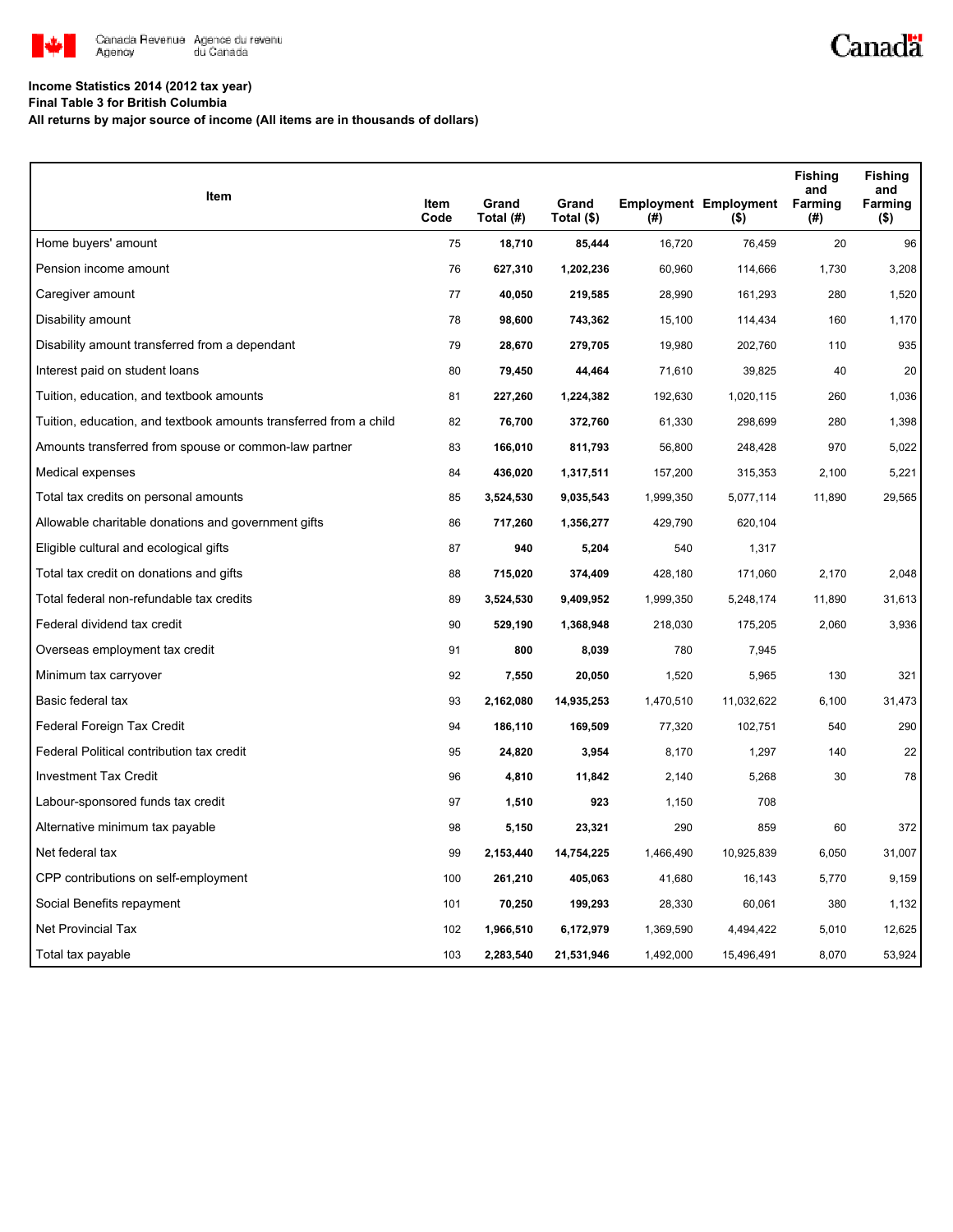| Item                                                                                              | Item<br>Code   | Income $(\#)$ | $Income$ (\$) | <b>Sales</b><br>Professional Professional (Self-Employment) (Self-Employment)<br>(#) | <b>Sales</b><br>$($ \$) | Proprietorship/<br><b>Partnerships</b><br>(#) | Proprietorship/<br><b>Partnerships</b><br>$($ \$) |
|---------------------------------------------------------------------------------------------------|----------------|---------------|---------------|--------------------------------------------------------------------------------------|-------------------------|-----------------------------------------------|---------------------------------------------------|
| Number of taxable returns                                                                         | $\mathbf{1}$   | 21,370        |               | 15,880                                                                               |                         | 169,500                                       |                                                   |
| Number of non-taxable returns                                                                     | $\overline{c}$ | 2,340         |               | 2,900                                                                                |                         | 31,730                                        |                                                   |
| Total number of returns                                                                           | 3              | 23,710        |               | 18,780                                                                               |                         | 201,230                                       |                                                   |
| Employment income                                                                                 | 4              | 4,970         | 108,479       | 3,260                                                                                | 32,771                  | 42,390                                        | 538,825                                           |
| Commissions (from employment)                                                                     | 5              | 90            | 552           | 200                                                                                  | 1,525                   | 1,050                                         | 20,042                                            |
| Other employment income                                                                           | 6              | 1,540         | 6,123         | 690                                                                                  | 1,550                   | 7,080                                         | 18,808                                            |
| Old Age Security pension (OASP)                                                                   | $\overline{7}$ | 2,370         | 11,906        | 1,510                                                                                | 7,567                   | 13,200                                        | 65,048                                            |
| CPP or QPP benefits                                                                               | 8              | 3,010         | 22,173        | 2,300                                                                                | 15,173                  | 21,530                                        | 120,595                                           |
| Other pensions or superannuation                                                                  | 9              | 1,430         | 30,037        | 610                                                                                  | 7,986                   | 7,170                                         | 103,419                                           |
| Elected split-pension amount                                                                      | 10             | 480           | 3,475         | 330                                                                                  | 2,492                   | 3,390                                         | 24,574                                            |
| Universal Child Care Benefit (UCCB)                                                               | 11             | 1,820         | 2,707         | 1,440                                                                                | 2,063                   | 16,300                                        | 24,058                                            |
| Employment Insurance and other benefits                                                           | 12             | 430           | 2,395         | 270                                                                                  | 1,336                   | 4,990                                         | 27,120                                            |
| Taxable amount of dividends from taxable<br>Canadian corporations                                 | 13             | 4,950         | 36,354        | 3,440                                                                                | 16,195                  | 21,360                                        | 115,595                                           |
| Interest and other investment income                                                              | 14             | 9,240         | 20,768        | 6,340                                                                                | 7,902                   | 47,680                                        | 59,875                                            |
| Net partnership income (Limited or<br>non-active partners only)                                   | 15             | 300           | 4,350         | 120                                                                                  | 42                      | 510                                           | 889                                               |
| Net rental income                                                                                 | 16             | 2,410         | 2,781         | 2,510                                                                                | 3,335                   | 16,740                                        | 30,046                                            |
| Taxable capital gains                                                                             | 17             | 2,900         | 11,232        | 1,920                                                                                | 6,177                   | 12,210                                        | 51,051                                            |
| Registered retirement savings plan<br>income (RRSP)                                               | 18             | 2,030         | 11,628        | 2,300                                                                                | 14,764                  | 19,230                                        | 80,202                                            |
| Other income                                                                                      | 19             | 4,870         | 25,161        | 2,980                                                                                | 6,433                   | 20,590                                        | 47,007                                            |
| Net business income                                                                               | 20             | 920           | 2,232         | 1,050                                                                                | 2,178                   | 197,510                                       | 4,117,807                                         |
| Net professional income                                                                           | 21             | 23,440        | 1,471,698     | 130                                                                                  | 433                     | 780                                           | 6,985                                             |
| Net commission income                                                                             | 22             | 200           | 816           | 18,530                                                                               | 571,700                 | 1,430                                         | 7,044                                             |
| Net farming income                                                                                | 23             | 160           | $-627$        | 90                                                                                   | $-392$                  | 2,070                                         | $-11,393$                                         |
| Net fishing income                                                                                | 24             |               |               |                                                                                      |                         | 120                                           | 100                                               |
| Workers' compensation benefits                                                                    | 25             | 90            | 516           | 150                                                                                  | 698                     | 2,910                                         | 17,872                                            |
| Social assistance payments                                                                        | 26             | 80            | 269           | 70                                                                                   | 284                     | 1,230                                         | 5,067                                             |
| Net federal supplements                                                                           | 27             | 200           | 781           | 240                                                                                  | 954                     | 3,070                                         | 11,477                                            |
| Total income assessed                                                                             | 28             | 23,660        | 1,776,457     | 18,730                                                                               | 703,535                 | 200,370                                       | 5,486,497                                         |
| Registered pension plan contributions<br>(RPP)                                                    | 29             | 520           | 1,236         | 190                                                                                  | 324                     | 3,270                                         | 6,416                                             |
| RRSP deduction                                                                                    | 30             | 9,170         | 117,230       | 4,560                                                                                | 42,313                  | 34,810                                        | 214,425                                           |
| Deduction for elected split-pension<br>amount                                                     | 31             | 640           | 8,153         | 270                                                                                  | 2,249                   | 2,850                                         | 24,813                                            |
| Annual union, professional, or like dues                                                          | 32             | 2,270         | 1,545         | 740                                                                                  | 444                     | 10,710                                        | 4,400                                             |
| Child care expenses                                                                               | 33             | 1,690         | 7,652         | 980                                                                                  | 3,634                   | 9,370                                         | 29,930                                            |
| <b>Business investment loss</b>                                                                   | 34             |               |               | 30                                                                                   | 674                     | 150                                           | 5,599                                             |
| Moving expenses                                                                                   | 35             | 310           | 2,664         | 60                                                                                   | 481                     | 780                                           | 3,937                                             |
| Support payments made                                                                             | 36             | 160           | 5,995         | 70                                                                                   | 1,316                   | 440                                           | 4,649                                             |
| Carrying charges and interest expenses                                                            | 37             | 3,750         | 10,260        | 2,660                                                                                | 6,340                   | 15,630                                        | 38,033                                            |
| Deductions for CPP/QPP contributions on<br>self-employment and other earnings                     | 38             | 19,500        | 25,431        | 14,930                                                                               | 16,862                  | 159,110                                       | 139,658                                           |
| Deductions for provincial parental<br>insurance plan (PPIP) premiums on<br>self-employment income | 39             |               |               |                                                                                      |                         |                                               |                                                   |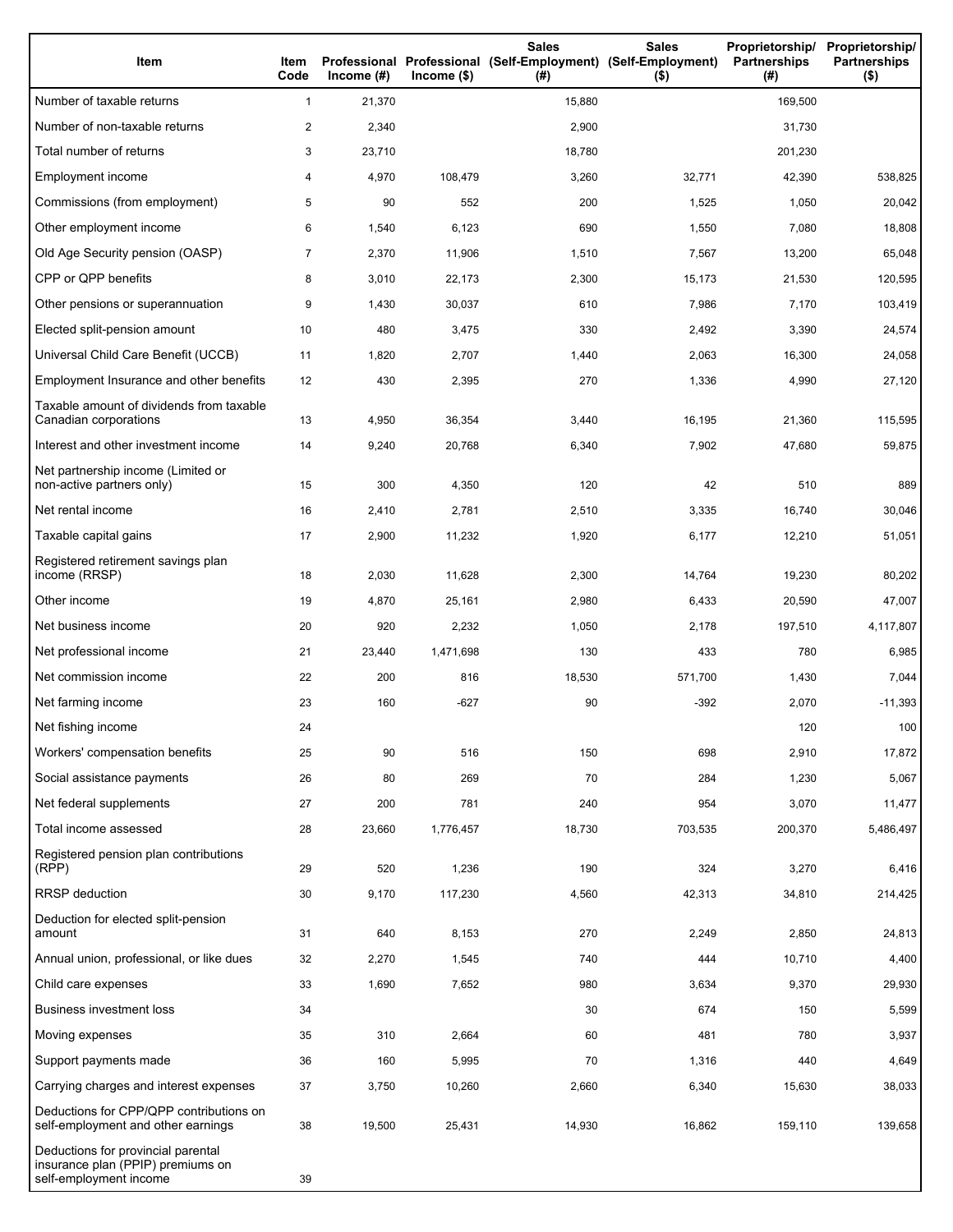| Item                                                              | Item<br>Code | Income $(\#)$ | $lncome$ (\$) | <b>Sales</b><br>Professional Professional (Self-Employment) (Self-Employment)<br>(#) | <b>Sales</b><br>$($ \$) | Partnerships<br>(#) | Proprietorship/ Proprietorship/<br><b>Partnerships</b><br>$($ \$) |
|-------------------------------------------------------------------|--------------|---------------|---------------|--------------------------------------------------------------------------------------|-------------------------|---------------------|-------------------------------------------------------------------|
| Exploration and development expenses                              | 40           | 230           | 2,497         | 80                                                                                   | 653                     | 340                 | 5,399                                                             |
| Other employment expenses                                         | 41           | 350           | 1,461         | 490                                                                                  | 5,108                   | 1,900               | 8,797                                                             |
| Clergy residence deduction                                        | 42           |               |               |                                                                                      |                         | 70                  | 677                                                               |
| Other deductions                                                  | 43           | 670           | 1,050         | 480                                                                                  | 375                     | 4,120               | 3,144                                                             |
| Total deductions before adjustments                               | 44           | 21,490        | 185,625       | 16,070                                                                               | 80,786                  | 170,520             | 489,977                                                           |
| Social benefits repayment                                         | 45           | 790           | 3,457         | 240                                                                                  | 822                     | 1,220               | 3,849                                                             |
| Net income after adjustments                                      | 46           | 23,160        | 1,591,319     | 17,980                                                                               | 627,801                 | 193,280             | 5,085,053                                                         |
| Canadian Forces personnel and police<br>deduction                 | 47           |               |               |                                                                                      |                         |                     |                                                                   |
| Security options deductions                                       | 48           | 30            | 511           |                                                                                      |                         | 50                  | 974                                                               |
| Other payments deductions                                         | 49           | 360           | 1,566         | 450                                                                                  | 1,935                   | 7,050               | 34,457                                                            |
| Non-capital losses of other years                                 | 50           | 120           | 909           | 210                                                                                  | 1,471                   | 1,860               | 29,676                                                            |
| Net capital losses of other years                                 | 51           | 900           | 2,011         | 550                                                                                  | 1,051                   | 2,710               | 4,858                                                             |
| Capital gains deduction                                           | 52           | 40            | 825           | 10                                                                                   | 245                     | 200                 | 4,861                                                             |
| Northern residents deductions                                     | 53           | 80            | 198           | 60                                                                                   | 162                     | 1,690               | 4,565                                                             |
| Additional deductions                                             | 54           | 110           | 316           | 30                                                                                   | 39                      | 450                 | 1,605                                                             |
| Farming/fishing losses of prior years                             | 55           |               |               |                                                                                      |                         | 120                 | 849                                                               |
| Total deductions from net income                                  | 56           | 1,590         | 6,436         | 1,280                                                                                | 4,923                   | 13,600              | 81,872                                                            |
| Taxable income assessed                                           | 57           | 23,150        | 1,584,945     | 17,950                                                                               | 622,987                 | 192,980             | 5,005,634                                                         |
| Basic personal amount                                             | 58           | 23,710        | 255,368       | 18,780                                                                               | 202,668                 | 201,220             | 2,168,112                                                         |
| Age amount                                                        | 59           | 1,540         | 7,631         | 1,340                                                                                | 7,324                   | 12,450              | 74,303                                                            |
| Spouse or common-law partner amount                               | 60           | 2,090         | 15,280        | 2,280                                                                                | 16,087                  | 26,690              | 189,149                                                           |
| Amount for eligible dependant                                     | 61           | 680           | 6,913         | 670                                                                                  | 6,808                   | 7,190               | 74,280                                                            |
| Amount for children 17 and under                                  | 62           | 4,340         | 16,462        | 3,590                                                                                | 13,154                  | 36,680              | 143,157                                                           |
| Amount for infirm dependants age 18 or<br>older                   | 63           | 20            | 115           | 30                                                                                   | 89                      | 140                 | 687                                                               |
| CPP or QPP contributions through<br>employment                    | 64           | 4,280         | 2,883         | 2,700                                                                                | 1,272                   | 36,390              | 19,928                                                            |
| CPP or QPP contributions on<br>self-employment and other earnings | 65           | 19,500        | 25,431        | 14,930                                                                               | 16,862                  | 159,110             | 139,658                                                           |
| Employment Insurance premiums                                     | 66           | 3,230         | 943           | 1,980                                                                                | 447                     | 29,040              | 7,520                                                             |
| PPIP premiums paid                                                | 67           |               |               |                                                                                      |                         |                     |                                                                   |
| PPIP premiums payable on employment<br>income                     | 68           |               |               |                                                                                      |                         |                     |                                                                   |
| PPIP premiums payable on<br>self-employment income                | 69           |               |               |                                                                                      |                         |                     |                                                                   |
| Volunteer firefighters' amount                                    | 70           | 20            | 51            | 10                                                                                   | 42                      | 340                 | 1,011                                                             |
| Canada employment amount                                          | 71           | 6,000         | 5,745         | 3,590                                                                                | 3,441                   | 45,720              | 44,942                                                            |
| Public transit amount                                             | 72           | 1,380         | 813           | 580                                                                                  | 325                     | 5,410               | 3,058                                                             |
| Children's fitness amount                                         | 73           | 2,660         | 1,737         | 1,710                                                                                | 1,089                   | 13,630              | 7,571                                                             |
| Children's arts amount                                            | 74           | 1,540         | 963           | 840                                                                                  | 473                     | 5,670               | 3,025                                                             |
| Home buyers' amount                                               | 75           | 150           | 721           | 90                                                                                   | 416                     | 710                 | 3,334                                                             |
| Pension income amount                                             | 76           | 1,820         | 3,459         | 900                                                                                  | 1,670                   | 9,900               | 18,410                                                            |
| Caregiver amount                                                  | 77           | 230           | 1,269         | 420                                                                                  | 2,289                   | 3,190               | 17,872                                                            |
| Disability amount                                                 | 78           | 150           | 1,093         | 90                                                                                   | 664                     | 1,330               | 10,050                                                            |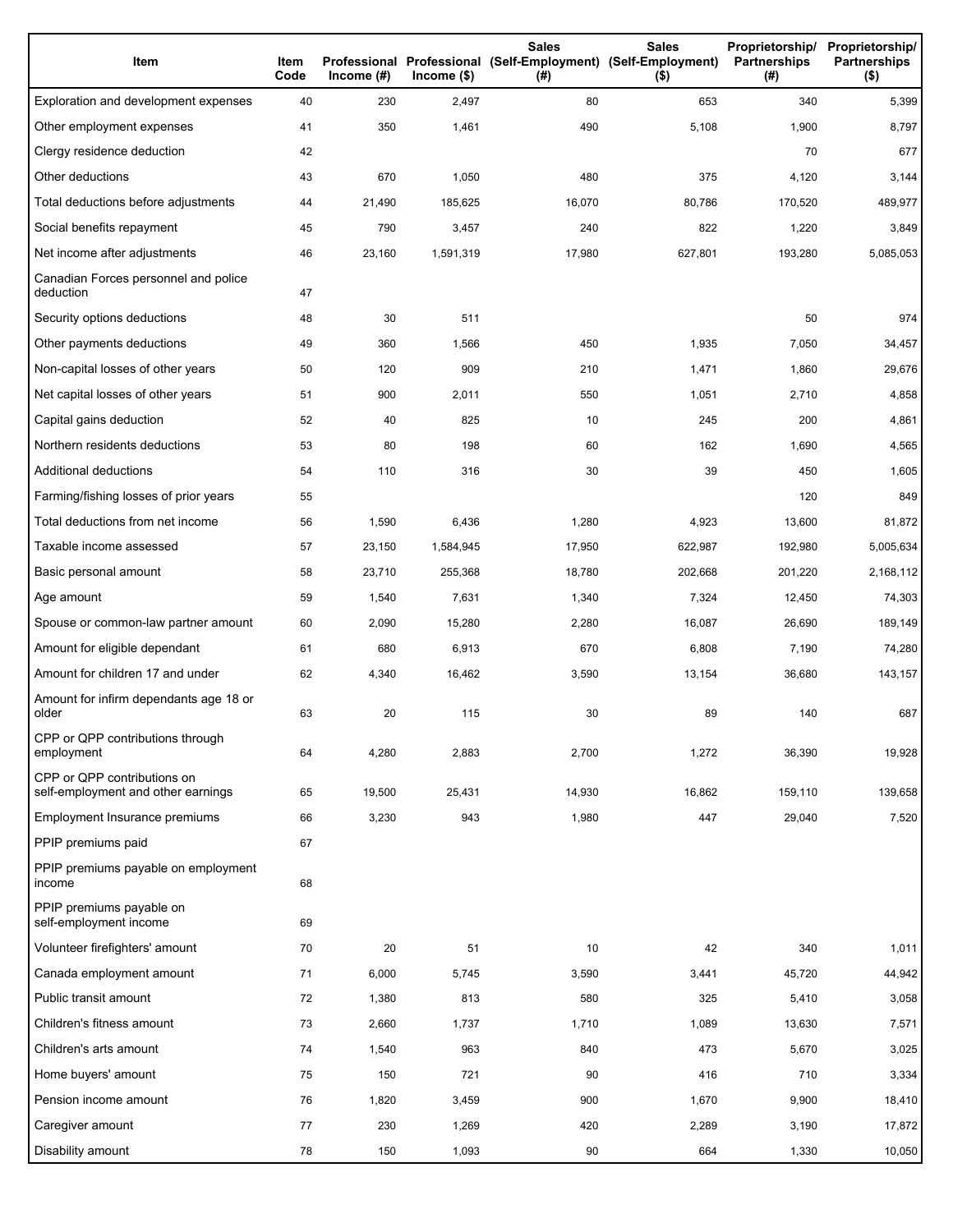| Item                                                                 | <b>Item</b><br>Code | Income (#) | Income (\$) | <b>Sales</b><br>Professional Professional (Self-Employment) (Self-Employment)<br>(#) | <b>Sales</b><br>$($ \$) | Proprietorship/<br>Partnerships<br>(#) | Proprietorship/<br><b>Partnerships</b><br>$($ \$) |
|----------------------------------------------------------------------|---------------------|------------|-------------|--------------------------------------------------------------------------------------|-------------------------|----------------------------------------|---------------------------------------------------|
| Disability amount transferred from a<br>dependant                    | 79                  | 210        | 2,067       | 200                                                                                  | 1,912                   | 1,760                                  | 17,156                                            |
| Interest paid on student loans                                       | 80                  | 910        | 839         | 210                                                                                  | 117                     | 2,970                                  | 1,807                                             |
| Tuition, education, and textbook amounts                             | 81                  | 1,780      | 17,697      | 970                                                                                  | 3,955                   | 8,220                                  | 39,373                                            |
| Tuition, education, and textbook amounts<br>transferred from a child | 82                  | 980        | 5,169       | 650                                                                                  | 3,276                   | 3,950                                  | 18,803                                            |
| Amounts transferred from spouse or<br>common-law partner             | 83                  | 670        | 2,743       | 740                                                                                  | 3,147                   | 8,850                                  | 38,333                                            |
| Medical expenses                                                     | 84                  | 4,470      | 11,690      | 3,040                                                                                | 6,563                   | 33,680                                 | 64,618                                            |
| Total tax credits on personal amounts                                | 85                  | 23,710     | 58,082      | 18,780                                                                               | 44,123                  | 201,230                                | 465,989                                           |
| Allowable charitable donations and<br>government gifts               | 86                  | 8,160      | 22,801      | 4,860                                                                                | 8,974                   | 32,560                                 | 58,353                                            |
| Eligible cultural and ecological gifts                               | 87                  |            |             |                                                                                      |                         | 40                                     | 476                                               |
| Total tax credit on donations and gifts                              | 88                  | 8,150      | 6,457       | 4,860                                                                                | 2,489                   | 32,440                                 | 16,320                                            |
| Total federal non-refundable tax credits                             | 89                  | 23,710     | 64,539      | 18,780                                                                               | 46,613                  | 201,230                                | 482,308                                           |
| Federal dividend tax credit                                          | 90                  | 4,420      | 5,037       | 2,750                                                                                | 2,117                   | 16,400                                 | 13,932                                            |
| Overseas employment tax credit                                       | 91                  |            |             |                                                                                      |                         |                                        |                                                   |
| Minimum tax carryover                                                | 92                  | 60         | 187         |                                                                                      |                         | 290                                    | 1,372                                             |
| Basic federal tax                                                    | 93                  | 16,010     | 282,302     | 10,850                                                                               | 70,414                  | 104,350                                | 443,565                                           |
| Federal Foreign Tax Credit                                           | 94                  | 2,140      | 1,831       | 840                                                                                  | 166                     | 5,370                                  | 7,406                                             |
| Federal Political contribution tax credit                            | 95                  | 460        | 87          | 110                                                                                  | 18                      | 890                                    | 129                                               |
| <b>Investment Tax Credit</b>                                         | 96                  | 100        | 163         |                                                                                      |                         | 300                                    | 584                                               |
| Labour-sponsored funds tax credit                                    | 97                  |            |             | 10                                                                                   | $\overline{7}$          | 80                                     | 45                                                |
| Alternative minimum tax payable                                      | 98                  |            |             |                                                                                      |                         | 60                                     | 787                                               |
| Net federal tax                                                      | 99                  | 15,970     | 280,726     | 10,840                                                                               | 70.181                  | 104,090                                | 436,389                                           |
| CPP contributions on self-employment                                 | 100                 | 19,500     | 50,863      | 14,930                                                                               | 33,724                  | 159,110                                | 279,317                                           |
| Social Benefits repayment                                            | 101                 | 790        | 3,457       | 240                                                                                  | 822                     | 1,220                                  | 3,849                                             |
| <b>Net Provincial Tax</b>                                            | 102                 | 13,900     | 125,287     | 8,960                                                                                | 28,274                  | 76,130                                 | 168,492                                           |
| Total tax payable                                                    | 103                 | 21,370     | 460,413     | 15,880                                                                               | 133,022                 | 169,500                                | 888,294                                           |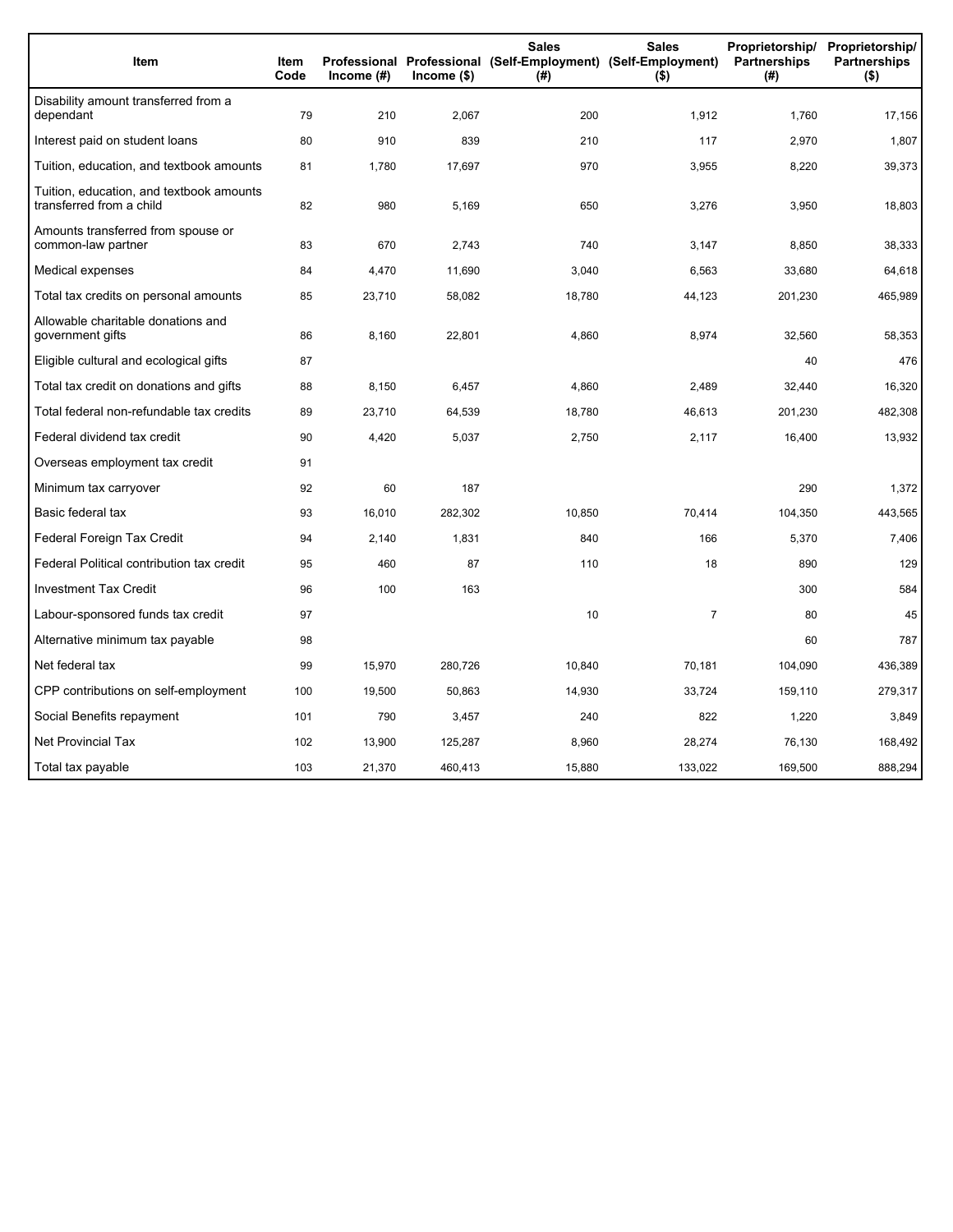| Item                                                                                           | Item<br>Code | (#)     | Investment Investment<br>$($ \$) | Pension<br>(#) | Pension<br>$($ \$) | <b>Benefit</b><br>(#) | <b>Benefit</b><br>$($ \$) |
|------------------------------------------------------------------------------------------------|--------------|---------|----------------------------------|----------------|--------------------|-----------------------|---------------------------|
| Number of taxable returns                                                                      | $\mathbf{1}$ | 137,420 |                                  | 370,940        |                    | 29,350                |                           |
| Number of non-taxable returns                                                                  | 2            | 102,930 |                                  | 286,840        |                    | 244,420               |                           |
| Total number of returns                                                                        | 3            | 240,350 |                                  | 657,780        |                    | 273,770               |                           |
| Employment income                                                                              | 4            | 68,360  | 1,896,787                        | 56,630         | 461,086            | 64,800                | 307,444                   |
| Commissions (from employment)                                                                  | 5            | 1,100   | 26,443                           | 650            | 3,153              | 1,030                 | 1,872                     |
| Other employment income                                                                        | 6            | 15,270  | 76,142                           | 142,070        | 137,162            | 5,530                 | 9,378                     |
| Old Age Security pension (OASP)                                                                | 7            | 55,480  | 279,567                          | 526,010        | 3,207,425          | 69,720                | 203,405                   |
| CPP or QPP benefits                                                                            | 8            | 65,800  | 421,516                          | 613,020        | 4,512,955          | 57,580                | 120,581                   |
| Other pensions or superannuation                                                               | 9            | 34,560  | 571,014                          | 444,120        | 8,765,836          | 6,330                 | 27,596                    |
| Elected split-pension amount                                                                   | 10           | 10,890  | 80,986                           | 109,230        | 1,306,305          | 610                   | 2,877                     |
| Universal Child Care Benefit (UCCB)                                                            | 11           | 11,310  | 17,467                           | 1,130          | 1,417              | 68,100                | 109,420                   |
| Employment Insurance and other benefits                                                        | 12           | 5,130   | 35,794                           | 5,910          | 29,397             | 50,070                | 538,873                   |
| Taxable amount of dividends from taxable Canadian corporations                                 | 13           | 144,170 | 8,029,936                        | 181,770        | 621,840            | 8,740                 | 9,865                     |
| Interest and other investment income                                                           | 14           | 166,860 | 1,232,707                        | 343,700        | 679,581            | 32,490                | 23,609                    |
| Net partnership income (Limited or non-active partners only)                                   | 15           | 4,410   | 20,829                           | 2,550          | $-297$             | 50                    | $-11$                     |
| Net rental income                                                                              | 16           | 83,870  | 744,918                          | 26,230         | 43,108             | 2,260                 | 1,660                     |
| Taxable capital gains                                                                          | 17           | 69,940  | 2,028,766                        | 108,150        | 163,226            | 4,600                 | 3,078                     |
| Registered retirement savings plan income (RRSP)                                               | 18           | 17,550  | 139,584                          | 62,190         | 358,117            | 9,850                 | 22,654                    |
| Other income                                                                                   | 19           | 72,080  | 294,511                          | 158,180        | 291,897            | 13,610                | 22,476                    |
| Net business income                                                                            | 20           | 19,340  | 113,422                          | 22,670         | 37,488             | 5,010                 | 6,486                     |
| Net professional income                                                                        | 21           | 3,200   | 43,214                           | 3,740          | 13,495             | 500                   | 671                       |
| Net commission income                                                                          | 22           | 2,930   | 17,745                           | 2,000          | 2,071              | 730                   | 494                       |
| Net farming income                                                                             | 23           | 3,410   | $-17,958$                        | 5,000          | $-15,306$          | 240                   | -898                      |
| Net fishing income                                                                             | 24           | 250     | 2,680                            | 270            | -47                | 370                   | 1,510                     |
| Workers' compensation benefits                                                                 | 25           | 2,330   | 20,346                           | 15,360         | 109,094            | 17,560                | 418,760                   |
| Social assistance payments                                                                     | 26           | 320     | 1,510                            | 9,280          | 26,641             | 128,880               | 1,026,774                 |
| Net federal supplements                                                                        | 27           | 6,370   | 25,549                           | 158,010        | 544,240            | 70,760                | 716,162                   |
| Total income assessed                                                                          | 28           | 240,270 | 16,109,066                       | 657,780        | 21,308,201         | 273,770               | 3,576,570                 |
| Registered pension plan contributions (RPP)                                                    | 29           | 5,980   | 16,340                           | 8,150          | 10,665             | 5,500                 | 4,645                     |
| RRSP deduction                                                                                 | 30           | 32,860  | 286,326                          | 25,760         | 74,435             | 7,800                 | 13,169                    |
| Deduction for elected split-pension amount                                                     | 31           | 10,260  | 88,181                           | 113,060        | 1,229,739          | 820                   | 4,002                     |
| Annual union, professional, or like dues                                                       | 32           | 14,650  | 7,079                            | 29,660         | 6,027              | 12,420                | 2,783                     |
| Child care expenses                                                                            | 33           | 4,790   | 19,491                           | 360            | 602                | 5,530                 | 11,054                    |
| Business investment loss                                                                       | 34           | 270     | 10,718                           | 230            | 6,140              | 20                    | 591                       |
| Moving expenses                                                                                | 35           | 480     | 2,416                            | 370            | 1,600              | 280                   | 481                       |
| Support payments made                                                                          | 36           | 660     | 20,067                           | 1,320          | 11,111             | 100                   | 585                       |
| Carrying charges and interest expenses                                                         | 37           | 82,070  | 359,895                          | 183,730        | 158,846            | 7,090                 | 3,456                     |
| Deductions for CPP/QPP contributions on self-employment and other<br>earnings                  | 38           | 11,980  | 5,785                            | 4,560          | 1,216              | 1,630                 | 264                       |
| Deductions for provincial parental insurance plan (PPIP) premiums on<br>self-employment income | 39           |         |                                  |                |                    |                       |                           |
| Exploration and development expenses                                                           | 40           | 3,520   | 52,820                           | 2,600          | 10,852             | 20                    | 31                        |
| Other employment expenses                                                                      | 41           | 2,730   | 12,548                           | 2,280          | 7,565              | 1,090                 | 4,310                     |
| Clergy residence deduction                                                                     | 42           | 60      | 603                              | 150            | 877                | 20                    | 59                        |
| Other deductions                                                                               | 43           | 17,100  | 26,428                           | 27,130         | 130,211            | 7,390                 | 5,785                     |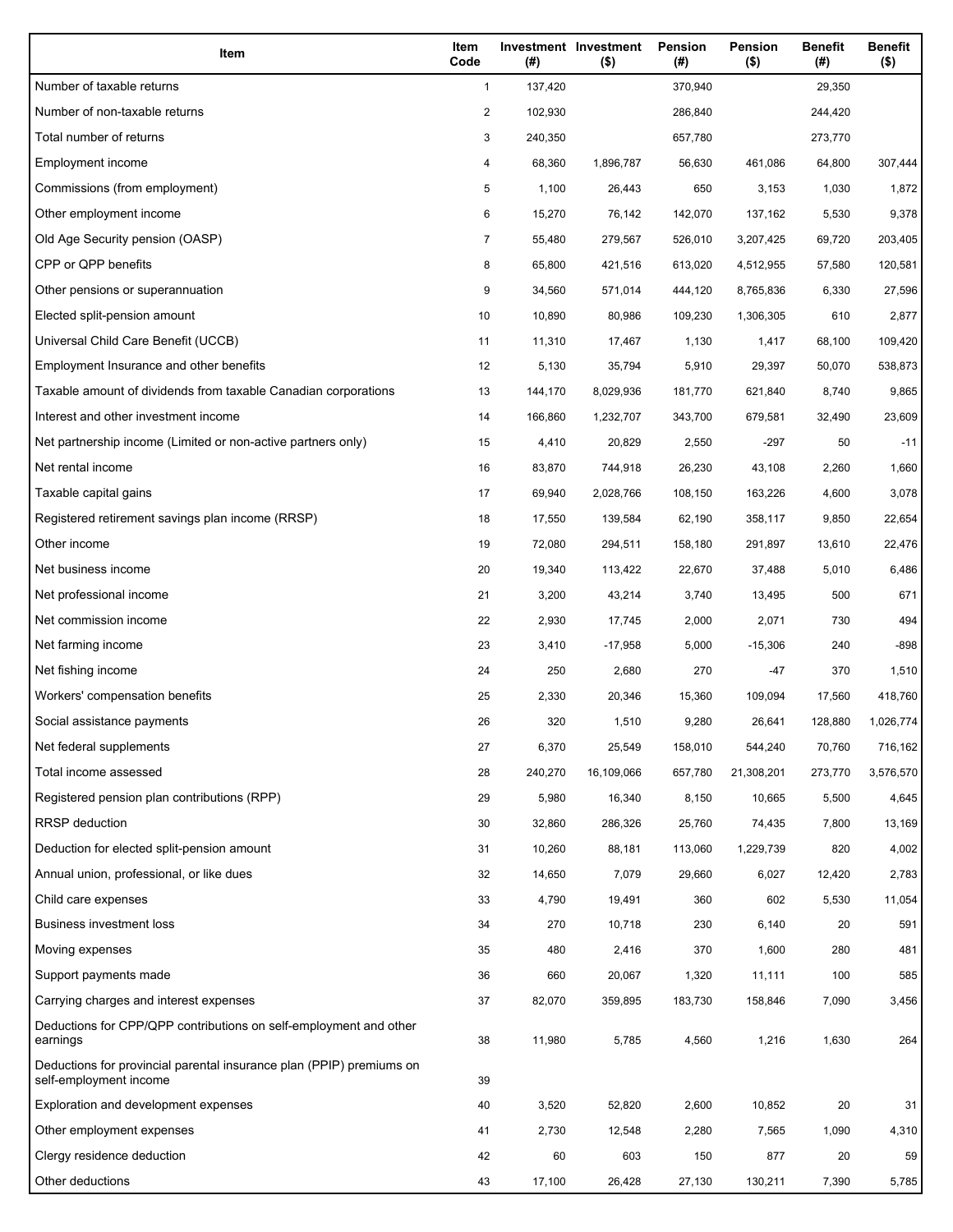| Item                                                              | <b>Item Code</b> | (#)     | Investment Investment<br>$($ \$) |         | Pension (#) Pension (\$) Benefit (#) Benefit (\$) |         |           |
|-------------------------------------------------------------------|------------------|---------|----------------------------------|---------|---------------------------------------------------|---------|-----------|
| Total deductions before adjustments                               | 44               | 121,920 | 908,849                          | 283,970 | 1,650,182                                         | 35,440  | 51,675    |
| Social benefits repayment                                         | 45               | 17,280  | 72,136                           | 18,610  | 47,481                                            | 320     | 513       |
| Net income after adjustments                                      | 46               | 236,480 | 15, 163, 144                     | 657,370 | 19,617,478                                        | 273,290 | 3,526,419 |
| Canadian Forces personnel and police deduction                    | 47               |         |                                  |         |                                                   |         |           |
| Security options deductions                                       | 48               | 180     | 6,351                            | 160     | 1,066                                             | 40      | 83        |
| Other payments deductions                                         | 49               | 8,720   | 46,850                           | 178,820 | 679,948                                           | 192,130 | 2,161,691 |
| Non-capital losses of other years                                 | 50               | 980     | 18,130                           | 400     | 2,590                                             | 70      | 279       |
| Net capital losses of other years                                 | 51               | 18,180  | 136,548                          | 31,130  | 41,858                                            | 490     | 482       |
| Capital gains deduction                                           | 52               | 3,250   | 370,242                          | 550     | 2,312                                             | 30      | 19        |
| Northern residents deductions                                     | 53               | 1,340   | 3,291                            | 3,000   | 7,961                                             | 620     | 1,248     |
| Additional deductions                                             | 54               | 2,400   | 9,155                            | 24,090  | 57,720                                            | 520     | 1,232     |
| Farming/fishing losses of prior years                             | 55               | 170     | 2,499                            | 160     | 750                                               | 10      | 118       |
| Total deductions from net income                                  | 56               | 32,930  | 596,276                          | 227,630 | 794,381                                           | 192,820 | 2,165,153 |
| Taxable income assessed                                           | 57               | 236,190 | 14,570,146                       | 656,990 | 18,823,909                                        | 206,240 | 1,364,697 |
| Basic personal amount                                             | 58               | 240,340 | 2,584,715                        | 657,770 | 7,106,771                                         | 273,770 | 2,950,311 |
| Age amount                                                        | 59               | 40,910  | 204,108                          | 516,740 | 3,157,142                                         | 69,860  | 463,416   |
| Spouse or common-law partner amount                               | 60               | 20,440  | 149,779                          | 26,820  | 130,708                                           | 16,430  | 129,926   |
| Amount for eligible dependant                                     | 61               | 3,020   | 30,554                           | 2,270   | 20,425                                            | 18,590  | 197,227   |
| Amount for children 17 and under                                  | 62               | 25,310  | 94,945                           | 4,070   | 13,221                                            | 35,620  | 139,562   |
| Amount for infirm dependants age 18 or older                      | 63               | 210     | 866                              | 630     | 2,519                                             | 80      | 406       |
| CPP or QPP contributions through employment                       | 64               | 49,410  | 51,011                           | 21,340  | 9,699                                             | 33,710  | 9,888     |
| CPP or QPP contributions on self-employment and other earnings    | 65               | 11,980  | 5,785                            | 4,560   | 1,216                                             | 1,630   | 264       |
| Employment Insurance premiums                                     | 66               | 30,160  | 10,488                           | 34,190  | 7,041                                             | 41,730  | 6,031     |
| PPIP premiums paid                                                | 67               |         |                                  |         |                                                   |         |           |
| PPIP premiums payable on employment income                        | 68               |         |                                  |         |                                                   |         |           |
| PPIP premiums payable on self-employment income                   | 69               |         |                                  |         |                                                   |         |           |
| Volunteer firefighters' amount                                    | 70               | 140     | 411                              | 440     | 1,323                                             | 40      | 132       |
| Canada employment amount                                          | 71               | 77,270  | 78,293                           | 180,090 | 125,096                                           | 61,220  | 59,232    |
| Public transit amount                                             | 72               | 5,660   | 2,406                            | 10,930  | 4,114                                             | 6,790   | 2,212     |
| Children's fitness amount                                         | 73               | 11,570  | 7,595                            | 1,080   | 527                                               | 4,200   | 1,568     |
| Children's arts amount                                            | 74               | 6,070   | 3,771                            | 470     | 226                                               | 1,470   | 564       |
| Home buyers' amount                                               | 75               | 390     | 1,811                            | 240     | 1,009                                             | 290     | 1,221     |
| Pension income amount                                             | 76               | 41,740  | 78,409                           | 491,170 | 949,017                                           | 6,720   | 10,172    |
| Caregiver amount                                                  | 77               | 2,300   | 12,117                           | 3,220   | 16,013                                            | 760     | 3,880     |
| Disability amount                                                 | 78               | 5,740   | 43,475                           | 61,070  | 459,539                                           | 12,010  | 90,447    |
| Disability amount transferred from a dependant                    | 79               | 1,540   | 13,030                           | 3,240   | 24,248                                            | 1,080   | 12,490    |
| Interest paid on student loans                                    | 80               | 870     | 560                              | 220     | 88                                                | 2,220   | 1,005     |
| Tuition, education, and textbook amounts                          | 81               | 11,880  | 98,753                           | 3,170   | 4,797                                             | 3,550   | 12,161    |
| Tuition, education, and textbook amounts transferred from a child | 82               | 5,250   | 25,792                           | 2,870   | 13,114                                            | 270     | 1,027     |
| Amounts transferred from spouse or common-law partner             | 83               | 10,470  | 47,374                           | 59,010  | 302,727                                           | 24,650  | 146,739   |
| Medical expenses                                                  | 84               | 35,790  | 186,483                          | 177,790 | 666,519                                           | 10,040  | 15,570    |
| Total tax credits on personal amounts                             | 85               | 240,340 | 559,918                          | 657,780 | 1,952,566                                         | 273,770 | 638,327   |
| Allowable charitable donations and government gifts               | 86               | 50,770  | 333,724                          | 170,390 | 248,227                                           |         |           |
| Eligible cultural and ecological gifts                            | 87               | 50      | 939                              | 260     | 653                                               | 10      | 2         |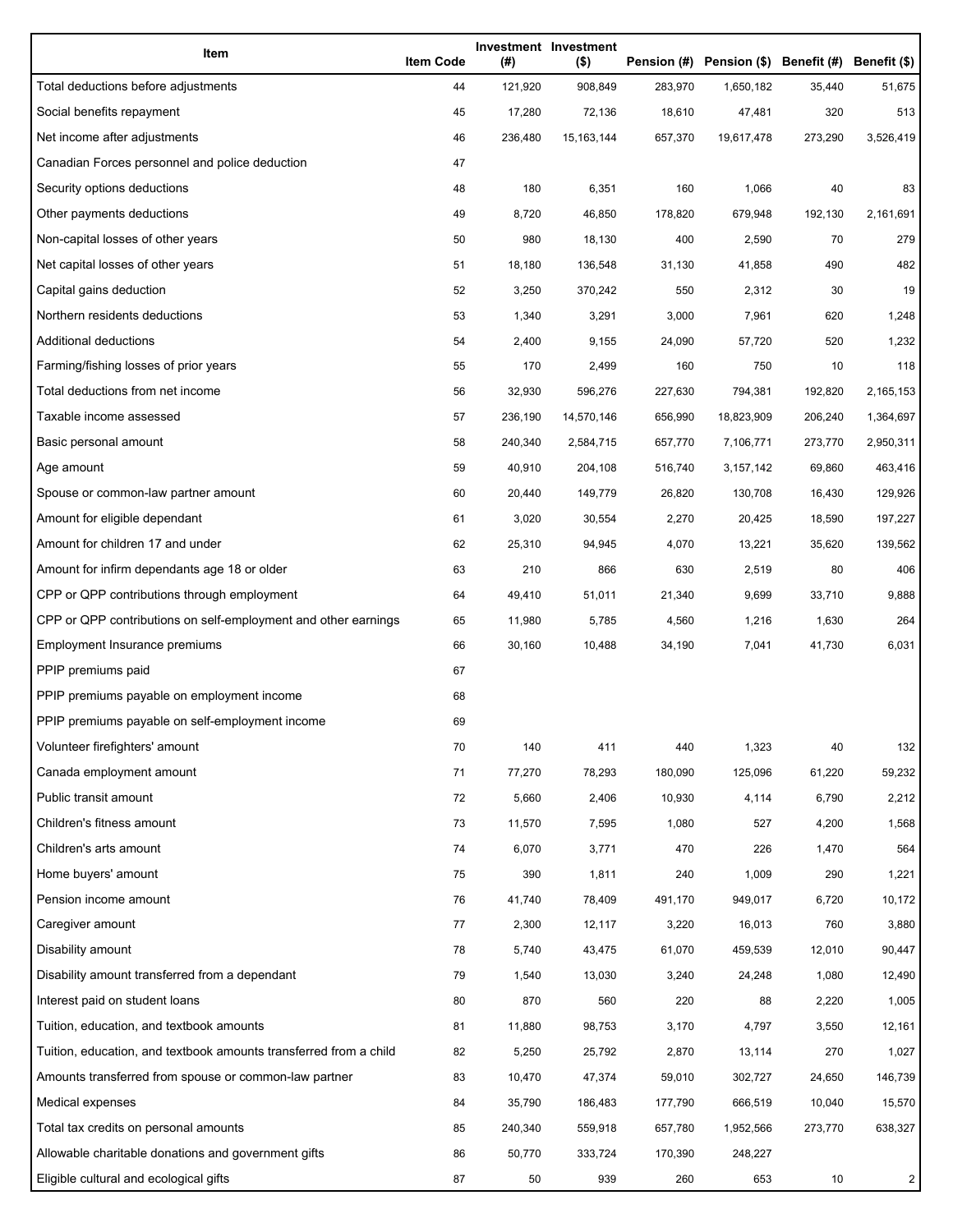| Item                                      | <b>Item Code</b> | (#)     | Investment Investment<br>$($ \$) | Pension (#) | Pension (\$) Benefit (#) |         | Benefit (\$) |
|-------------------------------------------|------------------|---------|----------------------------------|-------------|--------------------------|---------|--------------|
| Total tax credit on donations and gifts   | 88               | 50,690  | 95.731                           | 170,070     | 67,150                   | 5,720   | 930          |
| Total federal non-refundable tax credits  | 89               | 240,340 | 655,650                          | 657,780     | 2,019,716                | 273,770 | 639,257      |
| Federal dividend tax credit               | 90               | 121,000 | 1,072,881                        | 148,610     | 84,474                   | 2,920   | 588          |
| Overseas employment tax credit            | 91               | 10      | 75                               |             |                          |         |              |
| Minimum tax carryover                     | 92               | 4,530   | 9,342                            | 700         | 1,495                    |         |              |
| Basic federal tax                         | 93               | 123,700 | 1,522,717                        | 364,670     | 1,157,567                | 27,510  | 35,255       |
| Federal Foreign Tax Credit                | 94               | 34,140  | 37,805                           | 59,940      | 14,615                   | 730     | 27           |
| Federal Political contribution tax credit | 95               | 2,780   | 544                              | 11,660      | 1,757                    | 60      | 6            |
| <b>Investment Tax Credit</b>              | 96               | 1,180   | 3,971                            | 880         | 978                      |         |              |
| Labour-sponsored funds tax credit         | 97               | 100     | 61                               | 140         | 84                       |         |              |
| Alternative minimum tax payable           | 98               | 4,690   | 20,946                           | 30          | 64                       |         |              |
| Net federal tax                           | 99               | 121,710 | 1,480,790                        | 362,640     | 1,140,181                | 27,470  | 35,229       |
| CPP contributions on self-employment      | 100              | 11,980  | 11,571                           | 4,560       | 2,432                    | 1,630   | 529          |
| Social Benefits repayment                 | 101              | 17,280  | 72,136                           | 18,610      | 47,481                   | 320     | 513          |
| <b>Net Provincial Tax</b>                 | 102              | 115,240 | 748,303                          | 327,090     | 431,527                  | 18,800  | 9,864        |
| Total tax payable                         | 103              | 137,420 | 2,312,807                        | 370,940     | 1,621,622                | 29,350  | 46,137       |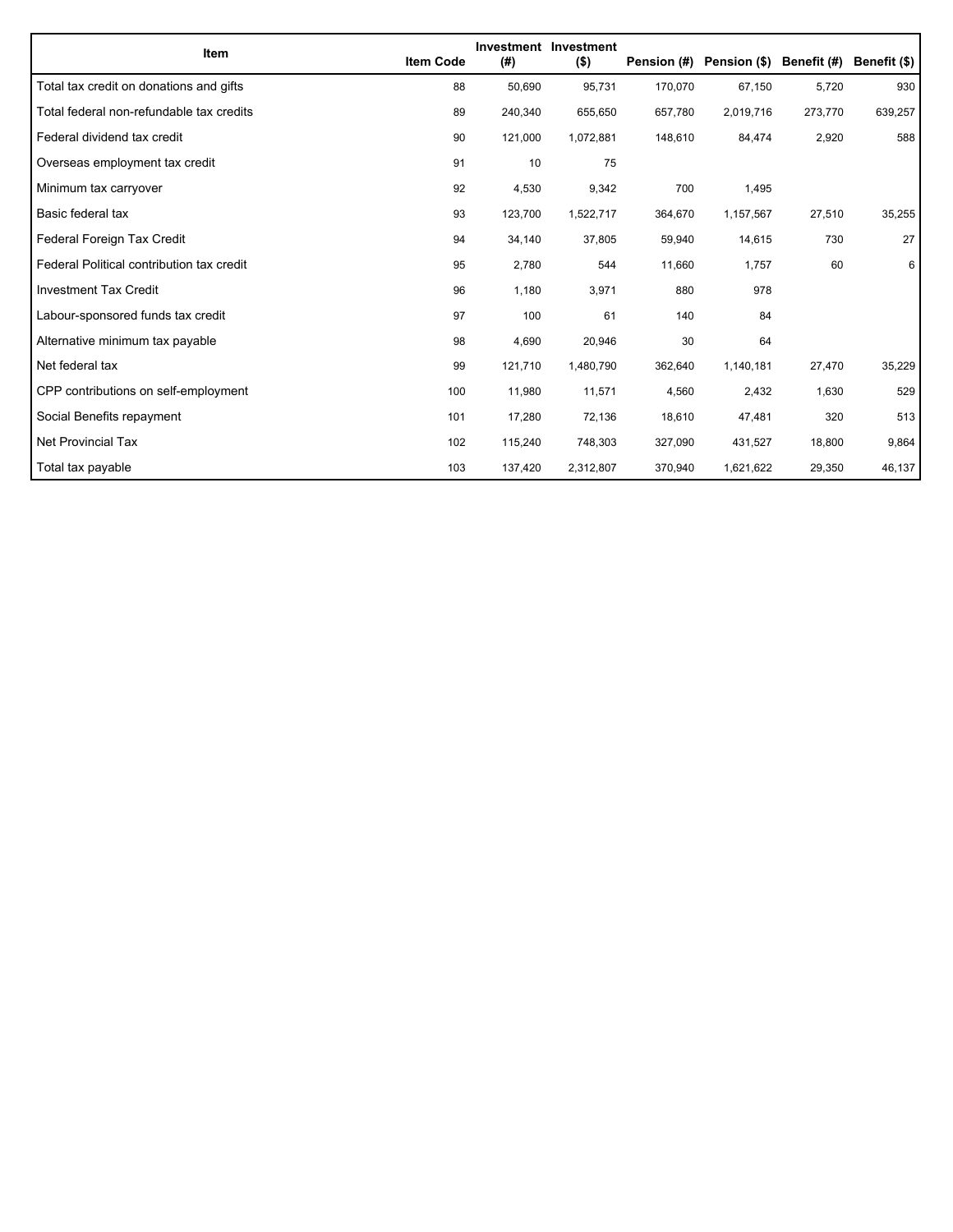| Item                                                                                        | Item Code Other (#) |        | Other (\$) |
|---------------------------------------------------------------------------------------------|---------------------|--------|------------|
| Number of taxable returns                                                                   | 1                   | 39,000 |            |
| Number of non-taxable returns                                                               | $\overline{2}$      | 58,690 |            |
| Total number of returns                                                                     | 3                   | 97,690 |            |
| Employment income                                                                           | 4                   | 25,950 | 280,388    |
| Commissions (from employment)                                                               | 5                   | 560    | 6,900      |
| Other employment income                                                                     | 6                   | 6,460  | 16,368     |
| Old Age Security pension (OASP)                                                             | 7                   | 10,970 | 46,216     |
| CPP or QPP benefits                                                                         | 8                   | 22,650 | 138,536    |
| Other pensions or superannuation                                                            | 9                   | 9,460  | 131,806    |
| Elected split-pension amount                                                                | 10                  | 3,180  | 18,841     |
| Universal Child Care Benefit (UCCB)                                                         | 11                  | 3,360  | 4,861      |
| Employment Insurance and other benefits                                                     | 12                  | 3,970  | 25,487     |
| Taxable amount of dividends from taxable Canadian corporations                              | 13                  | 15,840 | 77,992     |
| Interest and other investment income                                                        | 14                  | 28,660 | 53,852     |
| Net partnership income (Limited or non-active partners only)                                | 15                  | 340    | 632        |
| Net rental income                                                                           | 16                  | 3,390  | 2,969      |
| Taxable capital gains                                                                       | 17                  | 9,960  | 51,502     |
| Registered retirement savings plan income (RRSP)                                            | 18                  | 34,240 | 788,213    |
| Other income                                                                                | 19                  | 54,900 | 1,177,082  |
| Net business income                                                                         | 20                  | 4,860  | 9,915      |
| Net professional income                                                                     | 21                  | 850    | 3,221      |
| Net commission income                                                                       | 22                  | 740    | 489        |
| Net farming income                                                                          | 23                  | 400    | $-2,194$   |
| Net fishing income                                                                          | 24                  | 40     | 247        |
| Workers' compensation benefits                                                              | 25                  | 790    | 5,445      |
| Social assistance payments                                                                  | 26                  | 780    | 3,081      |
| Net federal supplements                                                                     | 27                  | 1,710  | 4,706      |
| Total income assessed                                                                       | 28                  | 82,190 | 2,957,603  |
| Registered pension plan contributions (RPP)                                                 | 29                  | 3,190  | 5,610      |
| <b>RRSP</b> deduction                                                                       | 30                  | 7,860  | 95,513     |
| Deduction for elected split-pension amount                                                  | 31                  | 3,130  | 32,479     |
| Annual union, professional, or like dues                                                    | 32                  | 6,840  | 1,999      |
| Child care expenses                                                                         | 33                  | 850    | 2,269      |
| <b>Business investment loss</b>                                                             | 34                  | 60     | 2,730      |
| Moving expenses                                                                             | 35                  | 400    | 1,529      |
| Support payments made                                                                       | 36                  | 110    | 1,677      |
| Carrying charges and interest expenses                                                      | 37                  | 13,830 | 30,515     |
| Deductions for CPP/QPP contributions on self-employment and other earnings                  | 38                  | 2,060  | 663        |
| Deductions for provincial parental insurance plan (PPIP) premiums on self-employment income | 39                  |        |            |
| Exploration and development expenses                                                        | 40                  | 300    | 6,761      |
| Other employment expenses                                                                   | 41                  | 820    | 3,599      |
| Clergy residence deduction                                                                  | 42                  | 20     | 146        |
| Other deductions                                                                            | 43                  | 3,330  | 40,640     |
| Total deductions before adjustments                                                         | 44                  | 28,550 | 226,206    |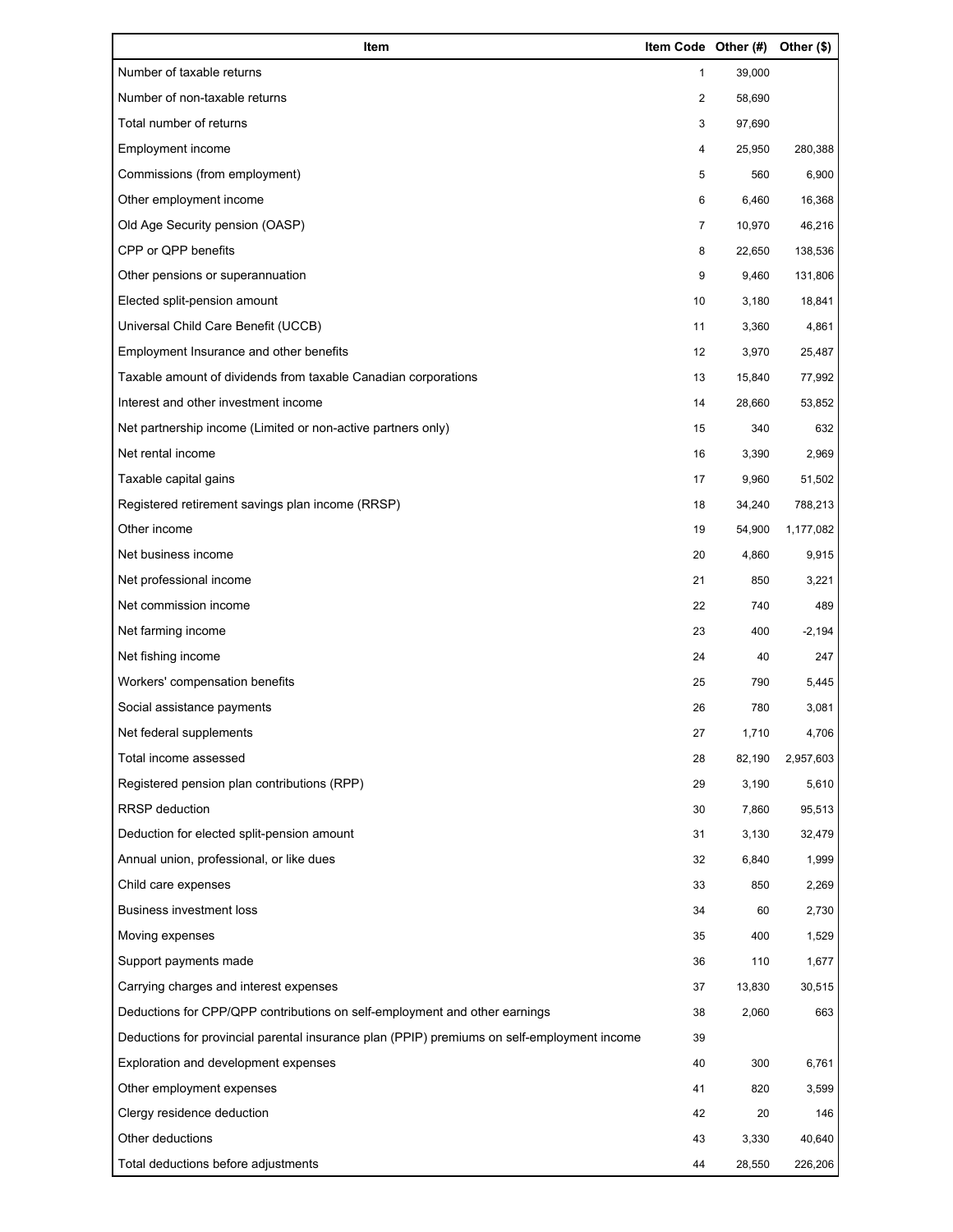| Item                                                              | Item Code Other (#) |        | Other (\$) |
|-------------------------------------------------------------------|---------------------|--------|------------|
| Social benefits repayment                                         | 45                  | 3,080  | 9,841      |
| Net income after adjustments                                      | 46                  | 81,840 | 2,724,840  |
| Canadian Forces personnel and police deduction                    | 47                  |        |            |
| Security options deductions                                       | 48                  | 90     | 1,426      |
| Other payments deductions                                         | 49                  | 3,210  | 13,149     |
| Non-capital losses of other years                                 | 50                  | 240    | 2,911      |
| Net capital losses of other years                                 | 51                  | 2,760  | 8,089      |
| Capital gains deduction                                           | 52                  | 100    | 1,971      |
| Northern residents deductions                                     | 53                  | 330    | 871        |
| Additional deductions                                             | 54                  | 690    | 5,500      |
| Farming/fishing losses of prior years                             | 55                  | 40     | 315        |
| Total deductions from net income                                  | 56                  | 7,070  | 34,238     |
| Taxable income assessed                                           | 57                  | 81,790 | 2,690,751  |
| Basic personal amount                                             | 58                  | 97,680 | 1,047,166  |
| Age amount                                                        | 59                  | 9,180  | 47,931     |
| Spouse or common-law partner amount                               | 60                  | 7,500  | 56,148     |
| Amount for eligible dependant                                     | 61                  | 2,840  | 29,191     |
| Amount for children 17 and under                                  | 62                  | 7,050  | 25,533     |
| Amount for infirm dependants age 18 or older                      | 63                  | 60     | 245        |
| CPP or QPP contributions through employment                       | 64                  | 13,570 | 9,000      |
| CPP or QPP contributions on self-employment and other earnings    | 65                  | 2,060  | 663        |
| Employment Insurance premiums                                     | 66                  | 15,300 | 3,892      |
| PPIP premiums paid                                                | 67                  |        |            |
| PPIP premiums payable on employment income                        | 68                  |        |            |
| PPIP premiums payable on self-employment income                   | 69                  |        |            |
| Volunteer firefighters' amount                                    | 70                  | 50     | 159        |
| Canada employment amount                                          | 71                  | 27,660 | 25,893     |
| Public transit amount                                             | 72                  | 5,760  | 1,994      |
| Children's fitness amount                                         | 73                  | 2,130  | 1,165      |
| Children's arts amount                                            | 74                  | 990    | 543        |
| Home buyers' amount                                               | 75                  | 90     | 377        |
| Pension income amount                                             | 76                  | 12,390 | 23,224     |
| Caregiver amount                                                  | 77                  | 660    | 3,332      |
| Disability amount                                                 | 78                  | 2,980  | 22,491     |
| Disability amount transferred from a dependant                    | 79                  | 550    | 5,108      |
| Interest paid on student loans                                    | 80                  | 410    | 204        |
| Tuition, education, and textbook amounts                          | 81                  | 4,820  | 26,494     |
| Tuition, education, and textbook amounts transferred from a child | 82                  | 1,130  | 5,482      |
| Amounts transferred from spouse or common-law partner             | 83                  | 3,840  | 17,281     |
| Medical expenses                                                  | 84                  | 11,920 | 45,494     |
| Total tax credits on personal amounts                             | 85                  | 97,680 | 209,859    |
| Allowable charitable donations and government gifts               | 86                  | 12,780 | 41,292     |
| Eligible cultural and ecological gifts                            | 87                  |        |            |
| Total tax credit on donations and gifts                           | 88                  | 12,740 | 12,224     |